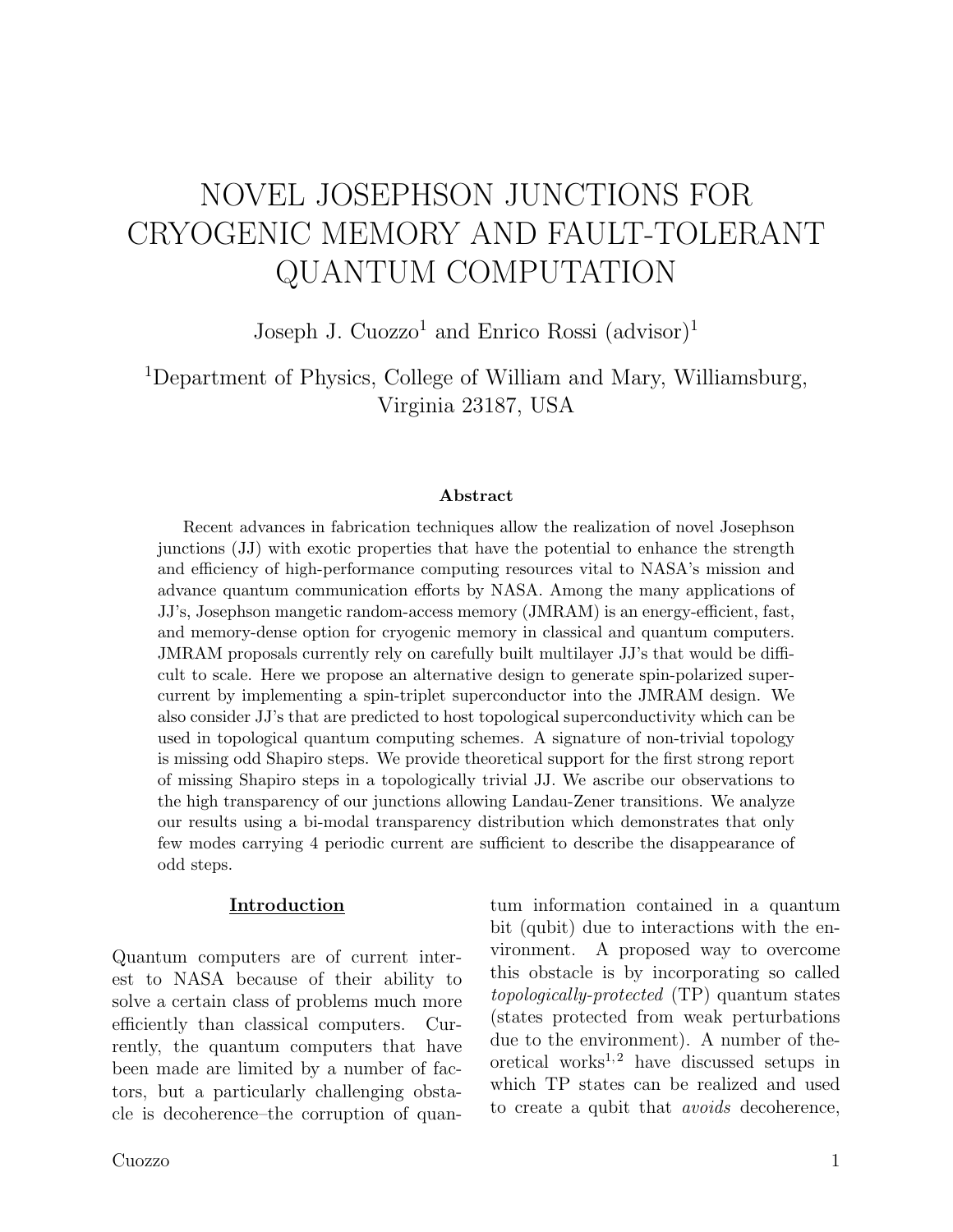and the experimental community is now concerned with verifying the topological phases predicted in these theoretical works. Recently, multiple groups have produced evidence for TP quantum states in planar Josephson junctions.3, 4

Researchers at NYU, in collaboration with our group, studied a novel JJ that they developed based on epitaxially grown  $Al/InAs$  multilayers.<sup>5</sup> Their junction features many conduction channels (some with very high transparency–a description of how strongly a quantum mode contributes to the total electrical current in a nanoscale circuit element); and by tuning the free-electron density (i.e. an external gate bias), the system can be more easily tuned into a topological phase where a TP qubit can be realized.<sup>2</sup> Among a number of ways to probe the topological phase of a junction, one way is to measure Shapiro steps– constant-voltage steps at integer multiples of  $\hbar\omega_{ac}/2e$  in the I-V curve of an JJ irradiated with radiation of angular frequency  $\omega_{ac}$ . Arguments for verification of topological phases include the observation of suppressed odd-integer Shapiro steps.<sup>6</sup>

### Missing Shapiro Steps

We have reported in the journal Nature Communications<sup>7</sup> the first strong experimental observation of missing Shapiro steps in a topologically trivial JJ. We developed an resistively-shunted junction model where the supercurrent channel is described by a bimodal distribution of Andreev bound state transparencies where the contribution from high transparency modes is allowed to particpate in Landau-Zener transitions (LZT)– diabatic quantum transitions between energy levels.



Figure 1: a, b: Phase and instantaneous voltage across the JJ, which corresponds to the second Shapiro step. The black stars indicate the instantaneous voltage at  $\phi =$  $\pi$  used in the calculation of the Landau-Zener transition. c, e  $\overline{V}$ - $I_{dc}$  curves showing Shapiro steps at 7 and 11 GHz for the parameters of device A in the experiment. d, f  $V-I_{\text{dc}}$  curves showing Shapiro steps at 6 and 12 GHz for the parameters of device B in the experiment.

#### Methods

The dynamics of a current-driven JJ can be treated within a semiclassical description where the current is carried in three parallel channels: a resistive channel describing dissipative current, a capacitive channel describing charge accumulation on the superconducting leads across the weak link, and a supercurrent channel describing current mediated by Cooper pairs. Our JJ has a small geometric capacitance  $(C \sim 1 \text{ ff})$  corresponding to the overdamped regime; thus,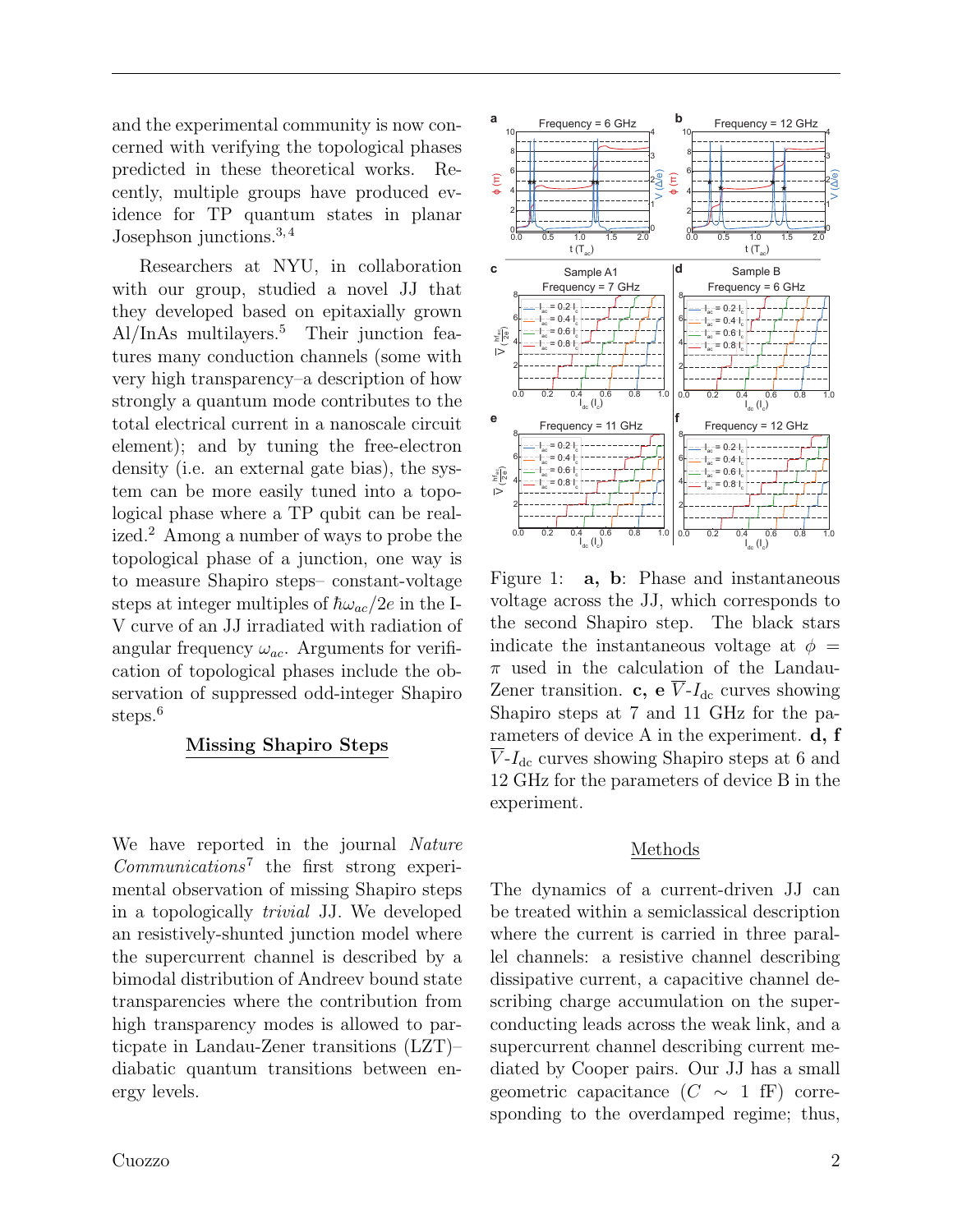we neglect the capacitive channel. Driving our JJ with an ac current, we can use Kirchoff's junction law to write

$$
I_{\text{drive}}(t) = I_R(\dot{\phi}) + I_s(\phi) \tag{1}
$$

where  $\phi$  is the phase difference between the two superconducting electrodes,  $I_{\text{drive}}(t) =$  $I_{\text{dc}} + I_{\text{ac}} \sin(2\pi f_{\text{ac}}t)$  is the external driving current,  $I_{\rm R}(\phi) = \frac{\hbar}{2eR}\dot{\phi}$  is the current in the resistive channel, and  $I_s(\phi)$  is the supercurrent contribution. Then the equation governing the JJ's dynamics is

$$
\frac{\hbar}{2eI_cR}\dot{\phi} = \hat{I}_{\text{dc}} + \hat{I}_{\text{ac}}\sin(2\pi f_{\text{ac}}t) - \hat{I}_s(\phi), \tag{2}
$$

where the hats denote currents normalized by the critical supercurrent  $I_c$ .

In JJ's, the supercurrent is mediated by Andreev bound states (ABS) with energy given by

$$
E_{\rm ABS} = \pm \Delta \sqrt{1 - \tau \sin^2(\phi/2)} \tag{3}
$$

where  $\Delta$  is the SC gap and  $\tau$  is the transparency. The spectrum according to Equaparency. The spectrum according to Equation (3) exhibits a gap  $2\Delta\sqrt{1-\tau}$  at  $\phi=\pi$ . The supercurrent carried by a single ABS at zero temperature is given by a skewed sinusoidal CPR,

$$
I_{\rm ABS} = \frac{e\Delta}{2\hbar} \frac{\tau \sin(\phi)}{\sqrt{1 - \tau \sin^2(\phi/2)}}.
$$
 (4)

In what follows, we assume the distribution of mode transparencies to be bimodal, where the two lobes of the bimodal distribution curve are centered around a low transparency  $\tau_{\text{low}}$  and a high transparency  $\tau_{\rm high} > \tau_{\rm low}$ . We further assume the majority of the modes reside near  $\tau_{\text{low}}$ . Now, we simplify the contribution made to the supercurrent channel by letting

$$
I_{\text{low }\tau} = \frac{e\Delta}{2\hbar} \sum_{\tau \in \mathcal{T}_{\text{low}}} \frac{\partial E_{\tau}}{\partial \phi} \approx n I_{2\pi} \sin(\phi) \quad (5)
$$

and

$$
I_{\text{high }\tau} = \frac{e\Delta}{2\hbar} \sum_{\tau \in \mathcal{T}_{\text{high}}} \frac{\partial E_{\tau}}{\partial \phi}
$$

$$
\approx \frac{(1 - n)I_{\tau_{\text{high}}} \sin(\phi)}{\sqrt{1 - \tau_{\text{high}} \sin^2(\phi/2)}}
$$
(6)

where  $\mathcal{T}_{\text{low}}$  and  $\mathcal{T}_{\text{high}}$  are the set of transparencies of modes belonging to the lower  $\tau$ and higher  $\tau$  modes, respectively and n is the fraction of critical current contributed by the effective low-transparency mode and  $I_c$  is the critical current. Thus, we consider two effective modes: a low-transparency mode with a sinusoidal CPR and a high-transparency mode with a skewed CPR determined by an effective transparency  $\tau = \tau_{\text{high}}$ . Then we write our supercurrent as:

$$
I_s = I_c \frac{n}{\alpha_0} \sin(\phi)
$$
  
+ 
$$
I_c \frac{1 - n}{\alpha_\tau} \frac{\sin(\phi)}{\sqrt{1 - \tau \sin^2(\phi/2)}},
$$
 (7)

We have included normalizations  $\alpha_0$  and  $\alpha_\tau$ that are determined by,

$$
\alpha_0 = \frac{1}{\sin(\tilde{\phi}_{\text{max}})}\tag{8}
$$

$$
\alpha_{\tau} = \frac{\sqrt{1 - \tau \sin^2(\tilde{\phi}_{\text{max}})}}{\sin(\tilde{\phi}_{\text{max}})}
$$
(9)

where  $\phi_{max}$  is such that

$$
\max \left( n \sin(\phi) + (1 - n) \frac{\sin(\phi)}{\sqrt{1 - \tau \sin^2(\phi/2)}} \right)
$$

$$
= n \sin(\tilde{\phi}_{\text{max}})
$$

$$
+ (1 - n) \frac{\sin(\tilde{\phi}_{\text{max}})}{\sqrt{1 - \tau \sin^2(\tilde{\phi}_{\text{max}}/2)}} \qquad (10)
$$

These normalizations remove the inherent difference between the sinusoidal and skewed CPR's contribution to the critical current, allowing  $n$  to accurately determine the fraction of critical current coming from the low

Cuozzo 3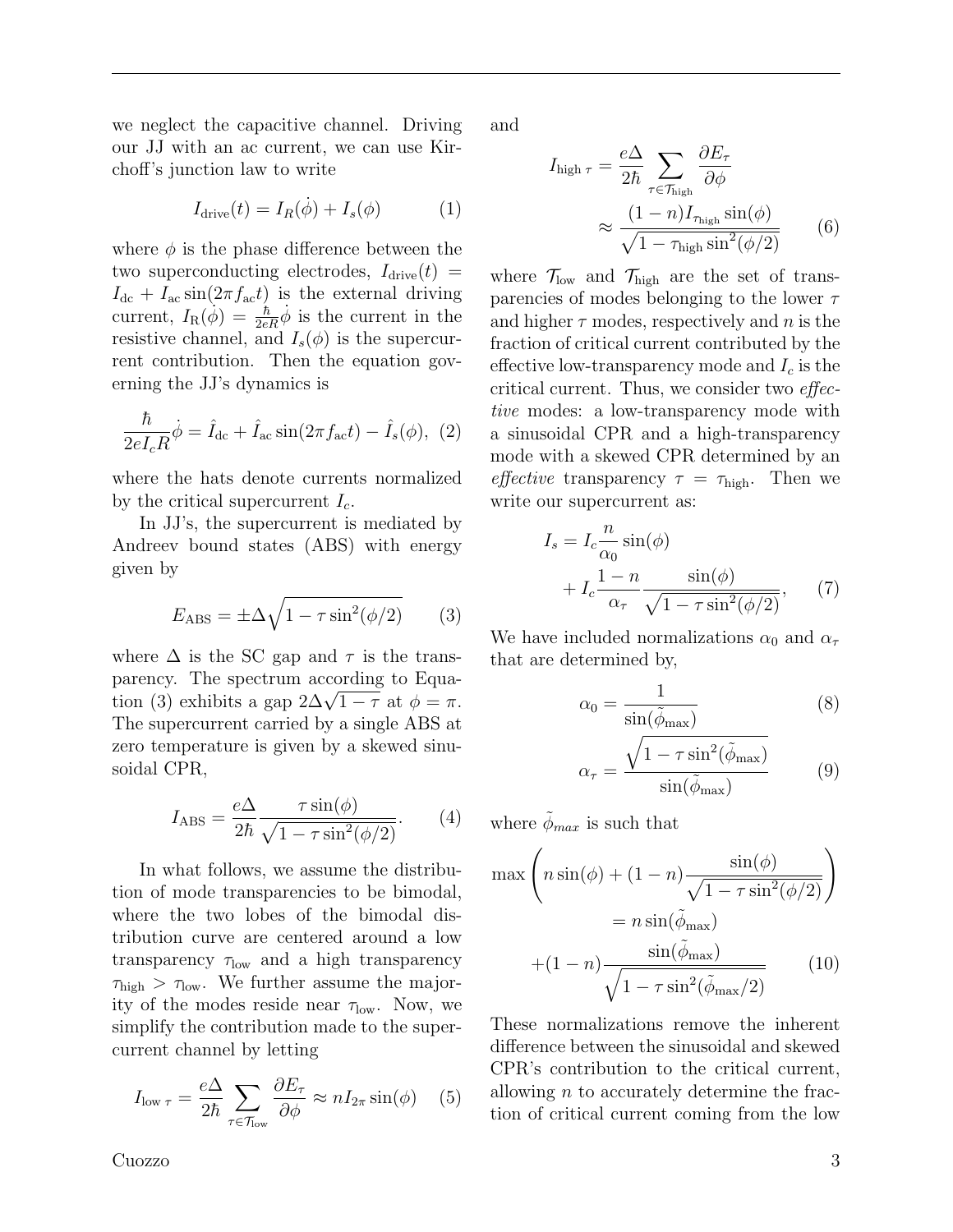and high transparency channels.

In a two-level quantum system, Landau-Zener processes describe diabatic energy level transitions. Generally, the Landau-Zener transition (LZT) probability will depend on the difference in energy between the two states and the rate at which the dynamical variable changes: a small energy gap and rapid evolution of the dynamical variable are favorable conditions for an LZT to occur. We can treat the ground state and excited state of a single ABS with transparency  $\tau$ as a two-level quantum system and solve for the LZT probability at the avoided crossing:

$$
P_{\text{LZT}}(t) = \exp\left(-\pi \frac{\Delta(1-\tau)}{e|V(t)|}\right). \tag{11}
$$

Here we neglect interference effects due to phase fluctuations and coherence between LZTs.

A successful LZT will change the sign of the supercurrent contribution due to the ABS mode undergoing the transition. For high transparency modes, LZT probability can be significant because of the small gap at the avoided crossing. We model the collective behavior of the high-transparency modes by considering a single effective LZT in our calculations occurring at avoided crossings. Thus, we take our supercurrent to be given by,

$$
I_s = I_c \frac{n}{\alpha_0} \sin(\phi)
$$
  
+  $sI_c \frac{(1-n)}{\alpha_\tau} \frac{\sin(\phi)}{\sqrt{1-\tau \sin^2(\phi/2)}},$  (12)

where  $s = \pm$  controls the sign flip due to an LZT. We solve Equation (2) dynamically to account for LZTs at the avoided crossing of the effective high-transparency mode.

#### Results

Cuozzo 4

In Fig. 1(c-f) the results of the model which reproduce the experimental observations of a suppressed first step at low driving frequency are shown. We also show in Fig.  $1(a-b)$  the very weak dependence of the instantaneous voltage at avoided crossings in the spectrum on driving frequency. Since the LZT probability occurs at avoided crossings and depends on the instantaneous voltage, this implies the LZT probability is very weakly dependent on driving frequency. This is significant because, under the assumption of a strong frequency dependence, the lower frequency at which missing steps are observed has been used to estimate the required transparency for LZTs to explain missing steps.<sup>8</sup> We show that observing missing steps is possible in our model with a transparency below that estimated threshold. With a better understanding of how to estimate this transparency threshold, future experiments can better determine if missing Shapiro steps are due to topological superconductivity or some other trivial mechanism.



Figure 2: Andreev bound state spectrum for a wide, ballistic JJ. The calculation using tight binding parameters for InAs and Al.

We also calculated the Andreev spectrum for a Al-InAs-Al JJ using the python package Kwant<sup>9</sup> to better understand the Andreev spectrum on the experimental device. The result is shown in Fig. 2. For energies  $E$  below the superconducting gap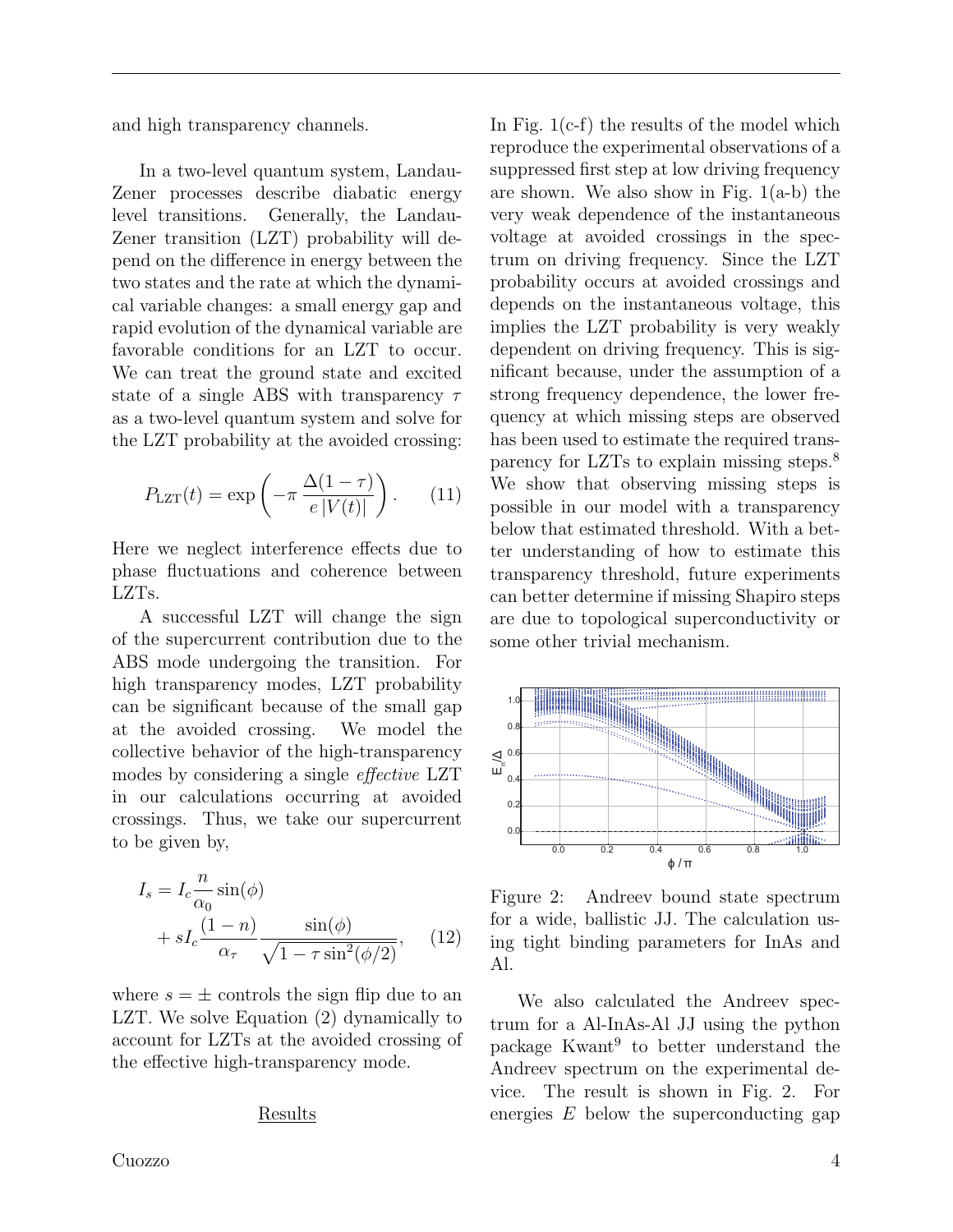∆, there are clearly Andreev bound states that approach the quasi-continuum ( $E > \Delta$ ) states) near  $\phi = 0$ , but there are a few that lie well below the quasi-continuum which are not likely to tunnel into higher energy states. Furthermore, these states that are separated from the quasi-continuum have energies very close to zero near the avoided crossing at  $\phi = \pi$  which implies that they are high transparency modes. These high transparency modes can undergo LZT's and are protected from tunneling into the quasicontinuum. We suggest that these states are responsible for the missing steps in the experiment and are unique to wide, ballistic JJ's.

## Cryogenic Memory

In conventional superconductivity, electrons at low temperatures form Cooper pairs, where two electrons with *opposite spin and* momentum are weakly bound to each other. This type of superconductivity is called *spin*singlet since the spinor part of the wave function corresponds to a spin-singlet state; but the Pauli exclusion principle also allows for spin-triplet pairing states. This exotic type of pairing has been realized in hybrid structures where multiple ferromagnetic layers (F-layers) in proximity to a conventional superconductor create a pseudospin-valve by biasing the spin-states of the Cooper pairs that coherently tunnel into the F-layers.

Researchers at Northrop Grumman Corporation have developed a memory concept called  $JMRAM<sup>10</sup>$  where the distinguishing feature from traditional MRAM is that JM-RAM uses a JJ current measurement for the readout process. JMRAM is an energyefficient, fast, and memory-dense alternative for cryogenic memory in classical and quantum computers.<sup>10</sup> A leading design for JMRAM uses spin-triplet JJ's that uses a hybrid structure with three F-layers (S-F1- F2-F3-S), where the first two F-layers are used to create an equal-spin Cooper pair–a pair or electrons with the same spin orientation that are weakly bound. An illustration is shown at the top of Fig. 3. Flipping the magnetization of either the first or last layer changes the electric current signal in the junction, which is the source of the readout process.



Figure 3: Illustration of the typical spintriplet JMRAM setup (top) and my proposal to use the newly-discovered equal-spin superconductor  $\text{UTe}_2$  (bottom).

This mesoscopic device faces challenges in scaling up production: the design requires manufacturing three F-layers with independently tunable magnetizations, and it has a smaller signal (critical current) than competing designs. Taking the concept behind the spin-triplet design, I propose to replace the junction S-F1-F2-F3-S with  $S_t$ -F-S, where  $S_t$  represents an equal-spin superconductor (a particular type of spin-triplet pairing). An illustration of the setup is shown at the bottom of Fig. 3. A group of researchers at NIST reported that  $\mathrm{UTe}_2$  hosts the rare and exotic equal-spin pairing, $^{11}$  which opens the door to explore the capabilities of spintriplet superconductivity in this setup and verify the type of pairing in  $UTe_2$ . This system is also suggested to be a topological superconductor hosting chiral Majorana edge and surface states,  $^{12}$  opening the door to possible applications in topological quantum computing.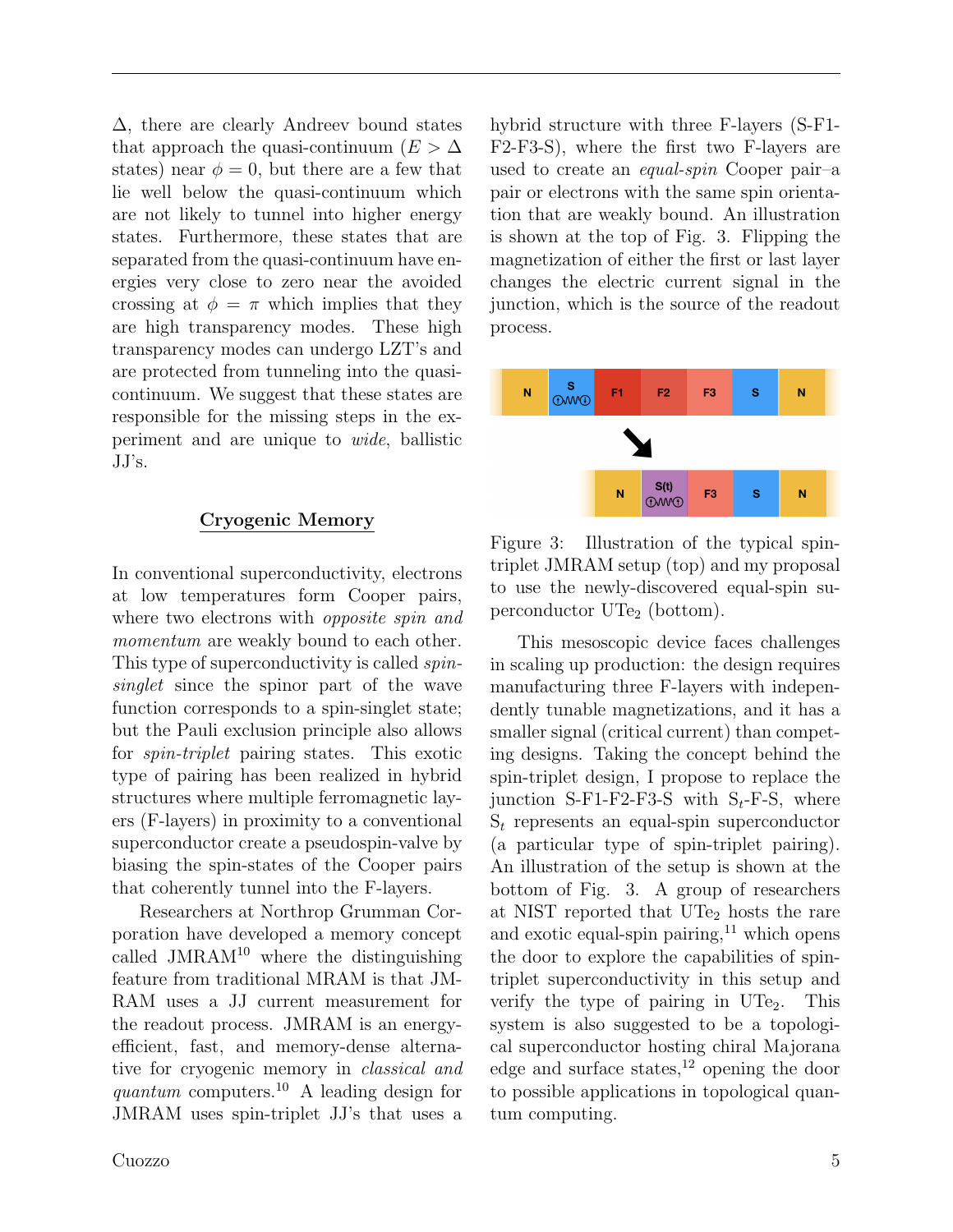### **Outlook**

In our work<sup>7</sup> we show experimentally that in JJs that are undoubtedly in a topologically trivial phase, for the microwave powers and frequencies reported, there are missing odd Shapiro steps consistent with the  $4\pi$  periodic current-phase relation of a topological JJ. We attribute our measurement to the very high transparency of a fraction of the modes in our JJ combined with large value of  $I_c R_n$ . Our results clearly show that caution should be used to attribute missing Shapiro steps to the presence of Majorana modes. They provide essential guidance to future experiments to use JJs to unambiguously establish the presence of topological superconductivity, and, in addition, significantly enhance our understanding of high quality JJs. We plan to continue working with our collaborators at NYU and investigate Shapiro steps under magnetic fields which push the device into a topological phase. We also plan to improve the models describing the AC response of JJ's with high transparency modes and investigate LZT's in these systems.

JMRAM is an energy-efficient, fast, and memory-dense alternative for cryogenic memory in classical and quantum computers.<sup>10</sup> We plan to conduct numerical simulations on the  $S_t$ -F-S system with realistic parameters to estimate how well this system would perform in an experiment and compare with competing designs.

# References

- <sup>1</sup> Chetan Nayak, Steven H. Simon, Ady Stern, Michael Freedman, and Sankar Das Sarma. Non-Abelian anyons and topological quantum computation. Reviews of Modern Physics, 2008.
- <sup>2</sup> Falko Pientka, Anna Keselman, Erez Berg, Amir Yacoby, Ady Stern, and Bertrand I.

Halperin. Topological superconductivity in a planar Josephson junction. Physical Review X, 2017.

- <sup>3</sup> Hechen Ren, Falko Pientka, Sean Hart, Andrew T. Pierce, Michael Kosowsky, Lukas Lunczer, Raimund Schlereth, Benedikt Scharf, Ewelina M. Hankiewicz, Laurens W. Molenkamp, Bertrand I. Halperin, and Amir Yacoby. Topological superconductivity in a phase-controlled Josephson junction, 2019.
- <sup>4</sup> Antonio Fornieri, Alexander M. Whiticar, F. Setiawan, Elías Portolés, Asbjørn C.C. Drachmann, Anna Keselman, Sergei Gronin, Candice Thomas, Tian Wang, Ray Kallaher, Geoffrey C. Gardner, Erez Berg, Michael J. Manfra, Ady Stern, Charles M. Marcus, and Fabrizio Nichele. Evidence of topological superconductivity in planar Josephson junctions, 2019.
- <sup>5</sup> William Mayer, Matthieu C Dartiailh, Joseph Yuan, Kaushini S Wickramasinghe, Enrico Rossi, and Javad Shabani. Gate controlled anomalous phase shift in Al/InAs Josephson junctions. Nature Communications, 11(1):212, 2020.
- <sup>6</sup> Fernando Domínguez, Fabian Hassler, and Gloria Platero. Dynamical detection of Majorana fermions in current-biased nanowires. Physical Review B - Condensed Matter and Materials Physics, 2012.
- <sup>7</sup> Matthieu C Dartiailh, Joseph J Cuozzo, Bassel H Elfeky, William Mayer, Joseph Yuan, Kaushini S Wickramasinghe, Enrico Rossi, and Javad Shabani. Missing Shapiro steps in topologically trivial Josephson junction on InAs quantum well. Nature Communications, 12(1):78, 2021.
- <sup>8</sup> J. Wiedenmann, E. Bocquillon, R. S. Deacon, S. Hartinger, O. Herrmann, T. M. Klapwijk, L. Maier, C. Ames, C. Brüne, C. Gould, A. Oiwa, K. Ishibashi, S. Tarucha, H. Buhmann, and L. W. Molenkamp.  $4\phi$ -periodic Josephson supercurrent in HgTe-based topo-